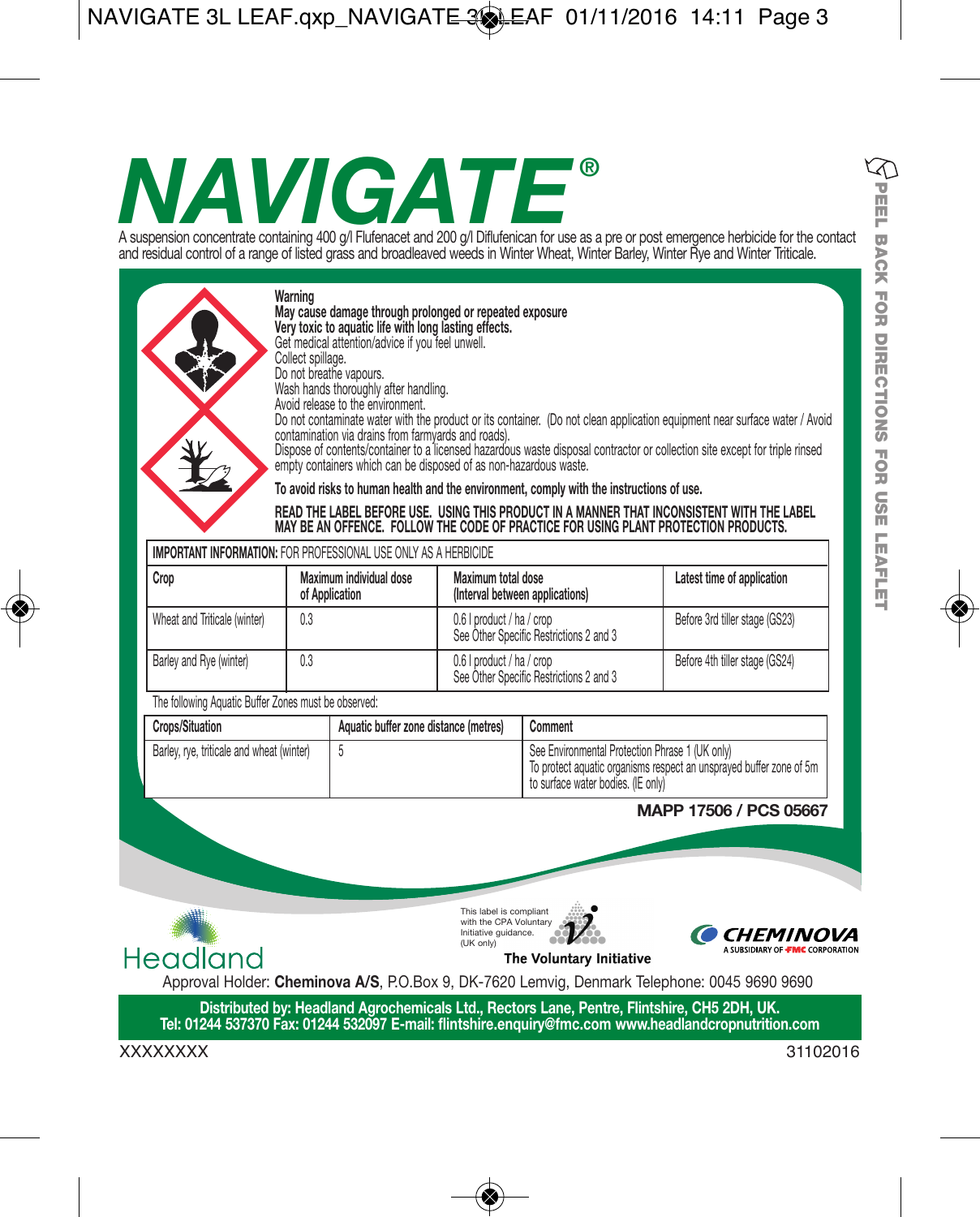### **DIRECTIONS FOR USE**

**Important:** This information is approved as part of the product label. All instructions within this section should be read carefully in order to obtain safe and successful use of this product.

#### **GENERAL INFORMATION**

Flufenacet is oxyacetamide herbicide which works through the inhibition of cell division. Flufenacet is a selective contact and residual herbicide, absorbed through shoots (primarily coleoptile) and roots of germinating grasses and broadleaved weeds. Flufenacet belongs to the chemical family of thiadiazole which acts by inhibition of cell division and cell growth. The primary target site may be fatty acid metabolism. HRAC group K3.

Diflufenican is a pyridinecarboxamide and belongs to the Nicotinanalide group of herbi-cides which act by inhibiting carotenoid biosynthesis at the phytoene desaturase step (PDS). DFF is a selective contact and residual herbicide, absorbed principally by the shoots of germinating seedlings. DFF belongs to the group of carotenoid biosyn¬thesis inhibiting herbicides which acts by inhibiting the carotenoid biosynthesis at the phyto-ene desatu¬rase step. HRAC group F1

\* Details of the HRAC codes, which may be used as a tool in developing a resistance management strategy may be found on the HRAC web-site at www.plantprotection.org/HRAC/. The Weed Resistance Action Group (WRAG) provides supporting information, including management guidelines, a herbicide-resistant grass weeds audit and facts about resistance at

www.pesticides.gov.uk/rags.asp?id=714. It is important to integrate a long-term cultural and chemical weed control strategy and the recommendations of WRAG should be followed.

#### **CAUTIONS**

DO NOT treat undersown cereals or those due to be undersown.

Shallow drilled crops must only be treated postemergence.

DO NOT soil incorporate.

Do not spray when crops are under stress from cold, drought, waterlogging, grazing, pests or disease attack, nutrient deficiency, etc.

Avoid spraying during periods of prolonged or severe frosts as sharp or

severe frosts following application may cause transitory discoloration or

scorch from which the crop will normally recover. Adverse crop effect (paling, reduction in vigour) may occur when there is very wet weather before and after application, particularly on crops grown on light free draining soils or where soils become waterlogged. These effects are typically transitory in nature and will have no adverse effect on crop yield in most cases.

DO NOT use on sands or very light soils (ADAS 85 classification) or very

stony or gravelly soils, as there is a risk of crop damage.

DO NOT use on soils containing more than 10% organic matter.

Do not treat broadcast, shallow drilled crops or those sown under unfavourable weather condition as emerging seeds could be damaged.

DO NOT disturb the soil after application (e.g. by harrowing or rolling).

Extreme care must be taken to avoid spray drift onto non-crop plants outside of the target area. Ensure that spray swaths do not overlap.

#### **CROPS TREATED AND TIME OF APPLICATION**

**Winter wheat and winter triticale (all varieties):** Apply pre or post-emergence before third tiller stage (GS23).

**Winter barley and winter rye (all varieties):**

Apply pre or post-emergence before forth tiller stage (GS24).

Where the total dose is between 0.3-0.6 l/ha and the first application is made after GS12 of the crop, the latest time of application is 31st December. The 2nd application should be post emergence.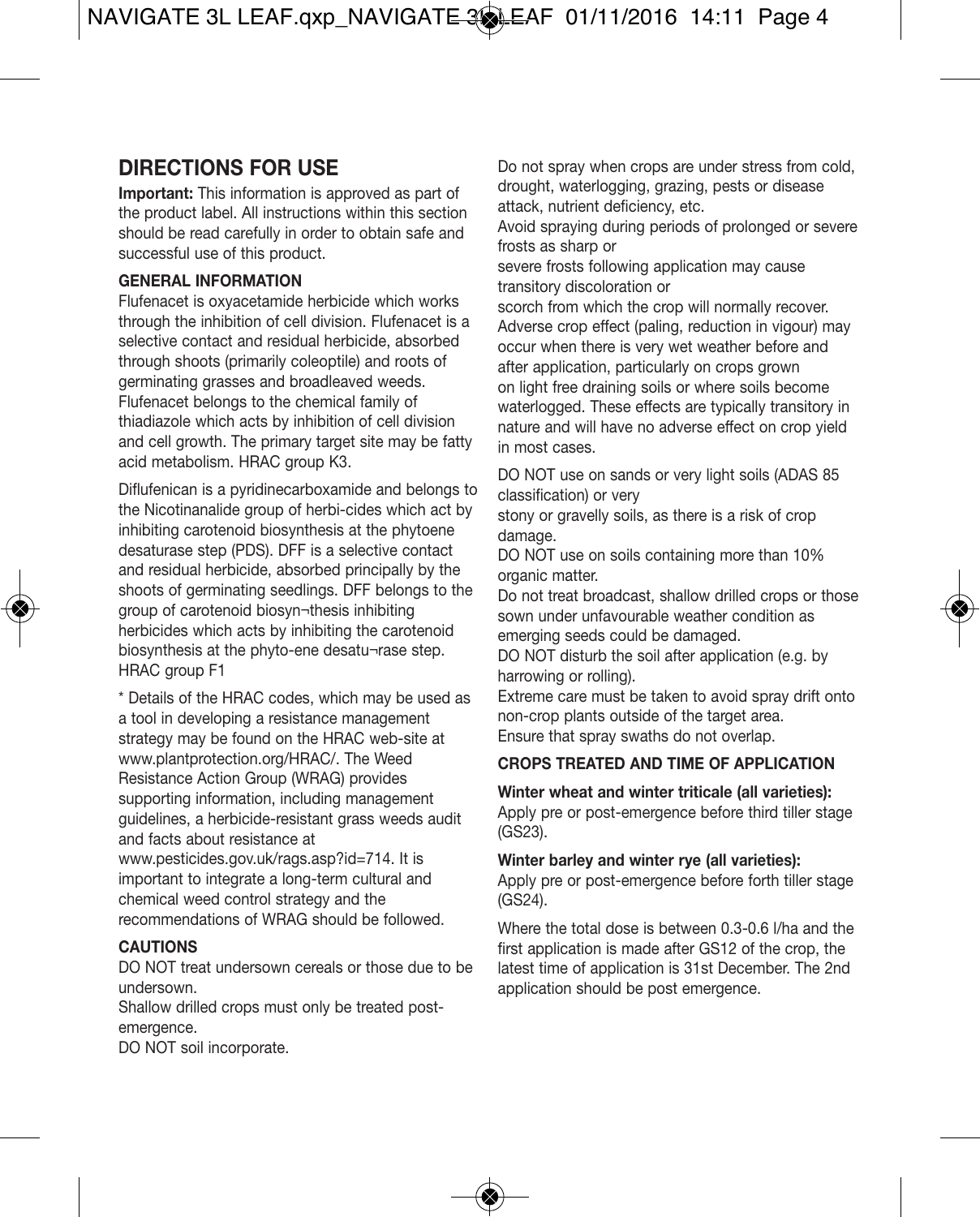#### **WEEDS CONTROLLED**

Always use Navigate at a rate of 0.3 litres of product/ha, trials have shown annual meadow grass is poorly controlled below this rate. Good weed control depends on burying any trash or straw before or during seedbed preparation. Seedbeds must have a firm, fine tilth. Loose or cloddy seed beds must be consolidated otherwise crop damage may result due to inadequate seed cover. For pre-emergence treatments, seed should be covered with a minimum of 32 mm of settled soil.

#### **Weed susceptibilty at 0.3L/ha**

| Annual meadow grass     | Susceptible pre and post-emergence up to<br>GS12 (2 leaf stage)                                                                                                                                                                            |  |  |
|-------------------------|--------------------------------------------------------------------------------------------------------------------------------------------------------------------------------------------------------------------------------------------|--|--|
| Cleavers                | Moderately resistant pre- and post-emergence<br>up to and including GS11 (1 whorl stage)<br>Useful levels of control can be achieved, but a<br>follow-up treatment with a specific cleaver<br>herbicide may be required in some situations |  |  |
| Common chickweed        | Susceptible pre and post-emergence up to<br>the early branching stage (up to 5cm)                                                                                                                                                          |  |  |
| Common field speedwell  | Susceptible pre and post-emergence up to<br>GS12 (2 leaf stage)                                                                                                                                                                            |  |  |
| Field forget-me-not     | Susceptible pre-emergence                                                                                                                                                                                                                  |  |  |
| Field pansy             | Susceptible pre and post-emergence up to<br>and including GS14                                                                                                                                                                             |  |  |
| Field penny cress       | S pre- and post-emergence up to and<br>including GS13                                                                                                                                                                                      |  |  |
| Loose silky bent        | Susceptible pre and post-emergence up to<br>and including GS13                                                                                                                                                                             |  |  |
| Henbit dead-nettle      | Susceptible pre and post-emergence up to<br>GS12 (2 leaf stage)                                                                                                                                                                            |  |  |
| Ivv leaved speedwell    | Moderately Susceptible pre-emergence<br>Susceptible post-emergence up to GS12<br>(2 leaf stage)                                                                                                                                            |  |  |
| Mavweeds                | Susceptible pre and post-emergence up to<br>GS12 (2 leaf stage)                                                                                                                                                                            |  |  |
| Red dead nettle         | Susceptible pre and post-emergence up to<br>GS12 (2 leaf stage)                                                                                                                                                                            |  |  |
| Shepherd's purse        | Susceptible pre and post-emergence up to<br>and including GS13                                                                                                                                                                             |  |  |
| Volunteer oilseed rape* | Moderately Susceptible pre-emergence up to<br>GS12 (2 leaf stage)<br>Susceptible post-emergence up to and<br>including GS13                                                                                                                |  |  |

\*Levels of control provided can be variable. In particular strongly established volunteers of oilseed rape (particularly those beyond the 2 leaf stage) may survive and require a follow-up treatment with an appropriate post-emergence herbicide.

Established perennial grasses and broad leaved weeds growing from rootstocks will not be controlled by NAVIGATE. Speed of activity can be slow and is dependent on temperature and growing conditions. Activity can be slow under cool conditions and the final level of weed control may take some time to appear. Some soil moisture is required for NAVIGATE to be activated. Best results will be obtained if rain falls within 7 days of application.

#### **RESISTANCE**

Strains of some annual grasses (e.g. black-grass, wild-oats, Italian rye-grass) have developed resistance to herbicides which may lead to poor control. A strategy for preventing and managing such resistance should be adopted. Guidelines have been produced by the Weed Resistance Action Group and copies are available from the HGCA, CPA, your distributor, crop advisor or product manufacturer.

Key aspects of the NAVIGATE Resistance Management Strategy are:

- ALWAYS follow WRAG guidelines for preventing and managing herbicide resistant weeds.
- Use only in tank-mix or sequence with herbicides with alternative modes of action.
- Throughout the cropping rotation and in successive crops DO NOT use NAVIGATE as the sole means of grass weed or broadleaved weed control and ALWAYS use grass and broad-leaved weed herbicides with alternative modes of action.
- ALWAYS monitor weed control effectiveness and investigate any odd patches of poor grass or broad-leaved weed control. If unexplained contact your agronomist who may consider a resistance test appropriate.
- To reduce the risk of developing resistance, applications should be made to young, actively growing weeds.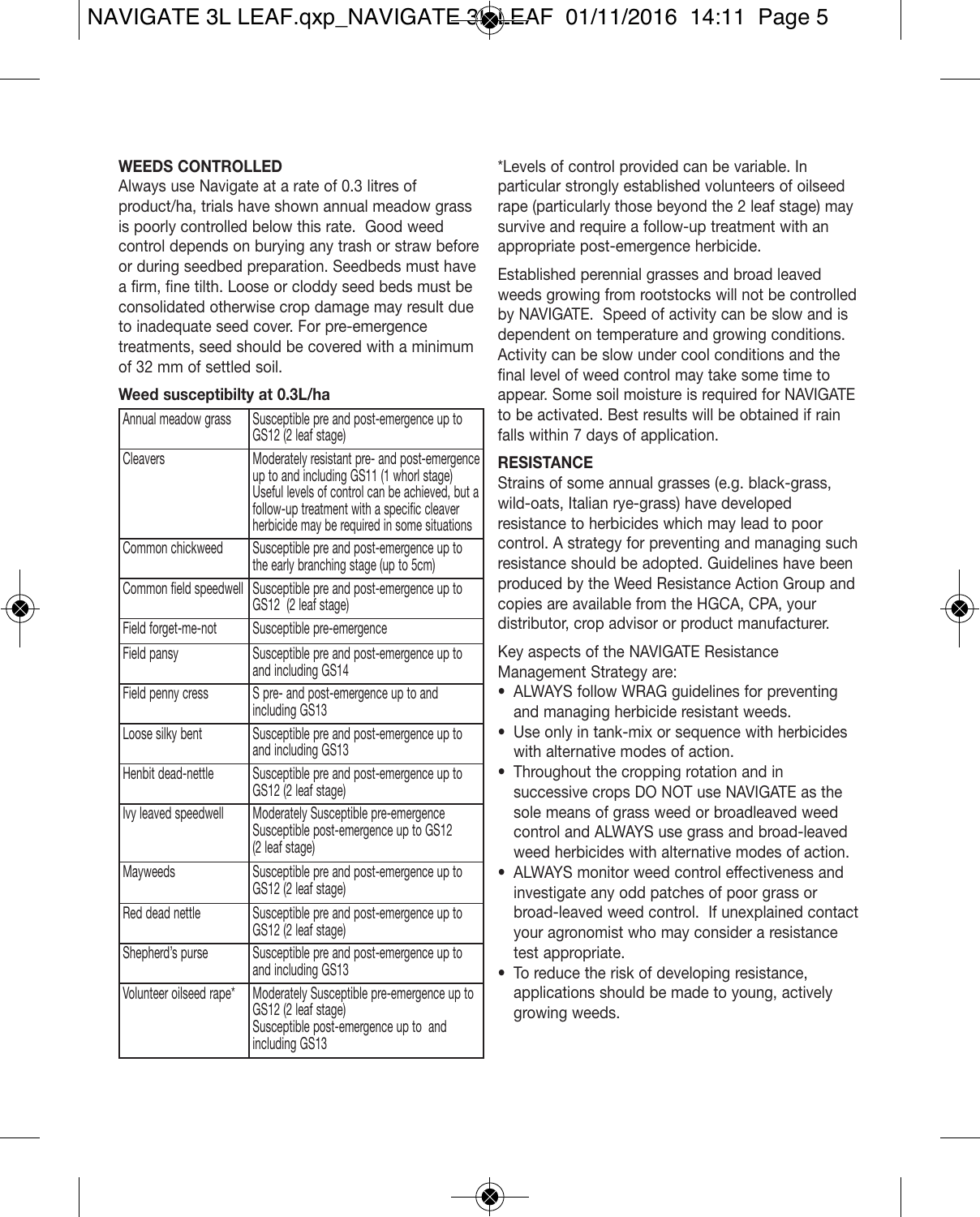• Use crop rotation and other cultural control measures to prevent and manage herbicide resistant grass weeds.

#### **WATER VOLUME**

Apply via a horizontal boom sprayer. Apply in 200- 400 L/ha as a MEDIUM spray (BCPC category). Use the higher volume where crop or weed foliage is dense. A spray pressure of at least 2 bar is advised. Good, even spray coverage of soil and weeds is essential.

#### **MIXING AND APPLICATION**

Shake the container thoroughly before opening and use. Half-fill the spray tank with clean water and begin agitation. Add the required quantity of NAVIGATE to the water. Rinse the empty container thoroughly with water and add the rinsings to the tank. Complete the filling and apply without delay. Maintain agitation while travelling and throughout the spraying operation.

If tank mixes are to be used, each product should be added separately to the spray tank, taking due note of any instructions given as to the order of mixing.

Wash out the sprayer thoroughly after use three times with water.

#### **FOLLOWING CROPS**

The following crops can be drilled without any specific cultivation: Wheat and Potatoes.

Plough or cultivate to at least 20 cm before planting following crops of oilseed rape, field beans, barley and edible brassicae. Ensure thorough soil mixing before planting. Plough to at least 20 cm before planting sugar beet, peas, maize, carrots and onions. Ensure thorough soil mixing before planting.

Where NAVIGATE and other products containing diflufenican are applied to successive cereal crops, levels of diflufenican can build up in the soil. As a precaution users who rent out their land to growers of these crops should not use DFF-containing products in successive years before renting out the land. Ploughing with complete inversion of the furrow, must take place before planting any following non-cereal crop. Even where ploughing or cultivation is carried out there may still be a risk of damage to following crops of onions, leek other related species and clover.

#### **CROP FAILURE**

In the event of crop failure in the autumn after treatment with NAVIGATE, after ploughing to 20 cm only wheat can be planted as a following crop.

In the event of crop failure in the winter or spring following treatment of NAVIGATE, plough to 20 cm and after at least 100 days spring wheat, spring barley, potatoes, maize, sugar beet and peas may be sown.

The (CoSHH) Control of Substances Hazardous to Health Regulations may apply to the use of this product at work. (UK only)

#### **Safety Precautions**

#### **Operator Protection (UK only)**

Engineering control of operator exposure must be used where reasonably practicable in addition to the following personal protective equipment: Operators must wear suitable protective gloves when handling the concentrate or handling contaminated surfaces.

However, engineering controls may replace personal protective equipment if a COSHH assessment shows that they provide an equal or higher standard of protection.

#### **Environmental Protection**

To protect aquatic organisms respect an unsprayed buffer zone to surface water bodies in line with LERAP requirements. (UK only)

DO NOT ALLOW DIRECT SPRAY from horizontal boom sprayers to fall within 5m of the top of the bank of a static or flowing water body, unless a Local Environment Risk Assessment for Pesticides (LERAP) permits a narrower buffer zone, or within 1m of the top of a ditch which is dry at the time of application. Aim spray away from water.

This product qualifies for inclusion within the Local Environment Risk Assessment for Pesticides (LERAP) scheme. Buffer zones must be measured in accordance with the guidance set out in the booklet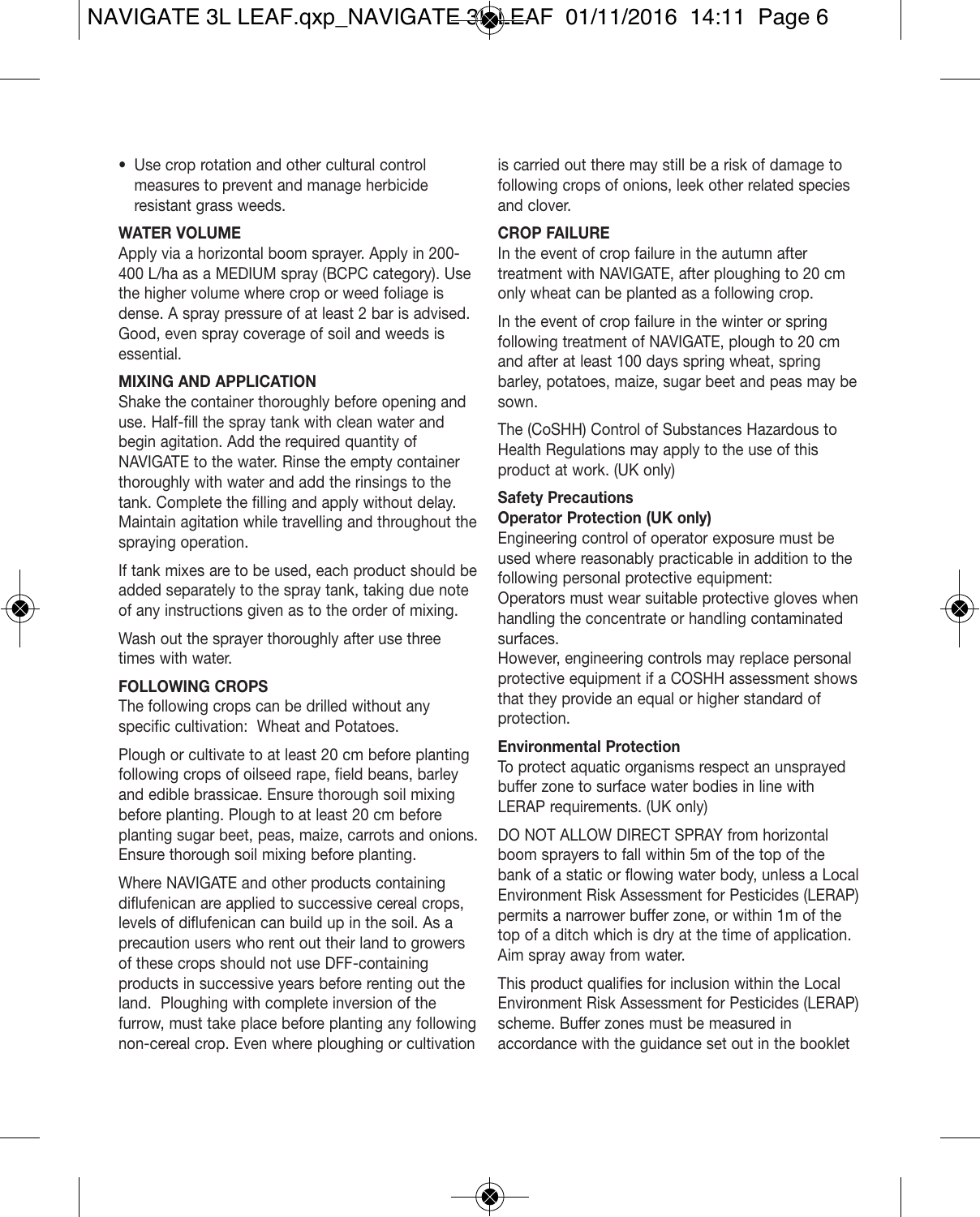## NAVIGATE 3L LEAF.qxp\_NAVIGATE 3L LEAF 01/11/2016 14:11 Page 1

Local Environment Risk Assessment for Pesticides - Horizontal Boom Sprayers' available from HSE Chemicals Regulation Directorate's website and any amendments made to it.

The results of the LERAP must be recorded in written form and must be available for a period of three years for inspection to any person entitled to exercise enforcement powers under or in connection with the Plant Protection Products Regulations 2011 or the Plant Protection Products (Sustainable Use) Regulations 2012. (An electronic record will satisfy the requirement for a written record, providing it is similarly available for inspection and can be copied).

Extreme care must be taken to avoid spray drift onto non-crop plants outside of the target area.

DO NOT CONTAMINATE water with the product or its container. Do not clean application equipment near surface water / avoid contamination via drains from farmyards and roads.

#### **Other specific restrictions**

When used on crops/situations with a greater than 5m aquatic buffer zone this product must not be applied via hand-held equipment. (UK only) Allow a 6 week interval between applications, the 2nd application must be post- emergence.

Where the 2nd application of a sequence is made after 31st Dec, the first application must be made before GS13 of the crop.

Do not use this product after the end of February in the year of harvest.

#### **Storage and Disposal**

KEEP OUT OF REACH OF CHILDREN KEEP AWAY FROM FOOD, DRINK AND ANIMAL FEEDINGSTUFFS KEEP IN ORIGINAL CONTAINER, tightly closed, in a safe place WASH OUT CONTAINER THOROUGHLY, empty washings into spray tank, and dispose of safely. DO NOT RE-USE CONTAINERS for any purpose

#### **TERMS AND CONDITIONS OF SUPPLY, SALE OR USE**

All goods supplied by Headland Agrochemicals Ltd. are high grade and we believe them to be suitable for the purpose for which we expressly supply them: but as we cannot exercise any control over their mixing, use or application which may affect the performance of the goods all conditions and warranties statutory or otherwise as to the quality or fitness for any purpose of our goods are excluded and no responsibility will be accepted by us or our Associate Companies for any damage or injury whatsoever arising from their storage, handling, re-application or use. These conditions cannot be varied by our staff, our agents or the re-sellers of the product whether or not they supervise or assist in the use of such goods.

NAVIGATE is a registered trade mark of Headland Agrochemicals Ltd